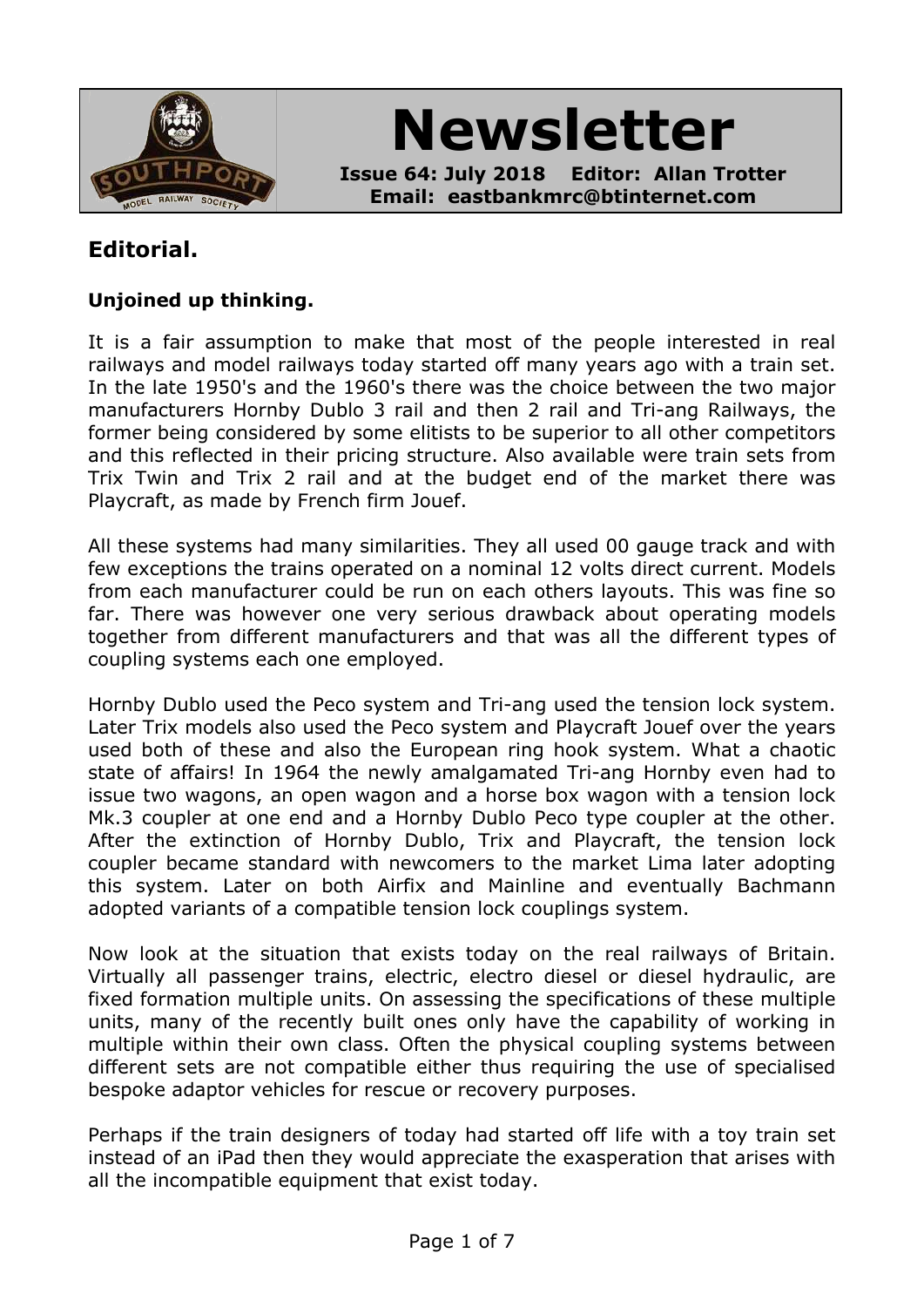# **Events Diary.**

14<sup>th</sup> July 2018 Ainsdale show with Clairmont Old Quay. 21<sup>st</sup> July 2018 Liverpool, Crosby & Southport Railway, 170<sup>th</sup> anniversary tour.

### **Chairman's Report.**

I have just had a gentle reminder from your editor that a few choice words are required of myself for inclusion in the July newsletter. At this moment, I have a severe case of writer's block so what can I say.

On going down to the clubrooms last week after having been absent for almost two weeks, I was pleasantly surprised to see that someone in their infinite wisdom had papered and decorated the water damaged area in the lounge. As it turned out, neither Frank nor Jim knew who the "guilty" party was but we then discovered that the upstairs room containing *Fishy Tales* had similarly been decorated. It suddenly dawned on us that maybe the Network Rail contractors had been in to complete their work. So, after more than a year we believe that we can now call our clubrooms our own once again. There is still quite a bit of work to do in terms of tidying and so on but at least we can operate once more both socially and doing modelling. On the notice board there is a long list of jobs from carpet laying to plastering and from garden clearance to wood chopping to be done over the coming months, so if you are able to complete one or more of the listed jobs, it would be much appreciated by your committee.

In terms of our forward programme, the external events co-ordinators (Frank and Tony) have delivered their first one. This was a visit to SMEC last Wednesday. I would like thank SMEC for their hospitality on this occasion. The next planned event will be on Saturday 21st July. As you will be aware, the Liverpool, Crosby and Southport Railway opened on 24th July 1848 and so this event will be in celebration of that. Although your Secretary will provide more details, it is hoped that the celebrations will include a ride along the line from Southport to Waterloo which was the extent of the line at the opening, a trip around 'old' Southport by vintage/veteran bus with the event concluded by appropriate refreshments at the clubroom.

I understand that the autumn/winter talks/modelling programme is progressing but more of that later this summer. We are also preparing the upstairs rooms for a start to be made on the installation of the "race track". Again further news on this project at a later date. As you can see, I believe that we have turned the corner and are slowly getting back to where we were a couple of years ago. So please let us see more armchair and active modellers at the club on both Tuesday and Friday nights.

Finally, we have agreed to take the Clairmont Old Quay layout to the Ainsdale show on Saturday 14th July. If you can help out on this day even for a couple of hours then please let me know so that I can work out a rota. We will probably take the layout there on Friday night and set it up. **Ian Shulver.**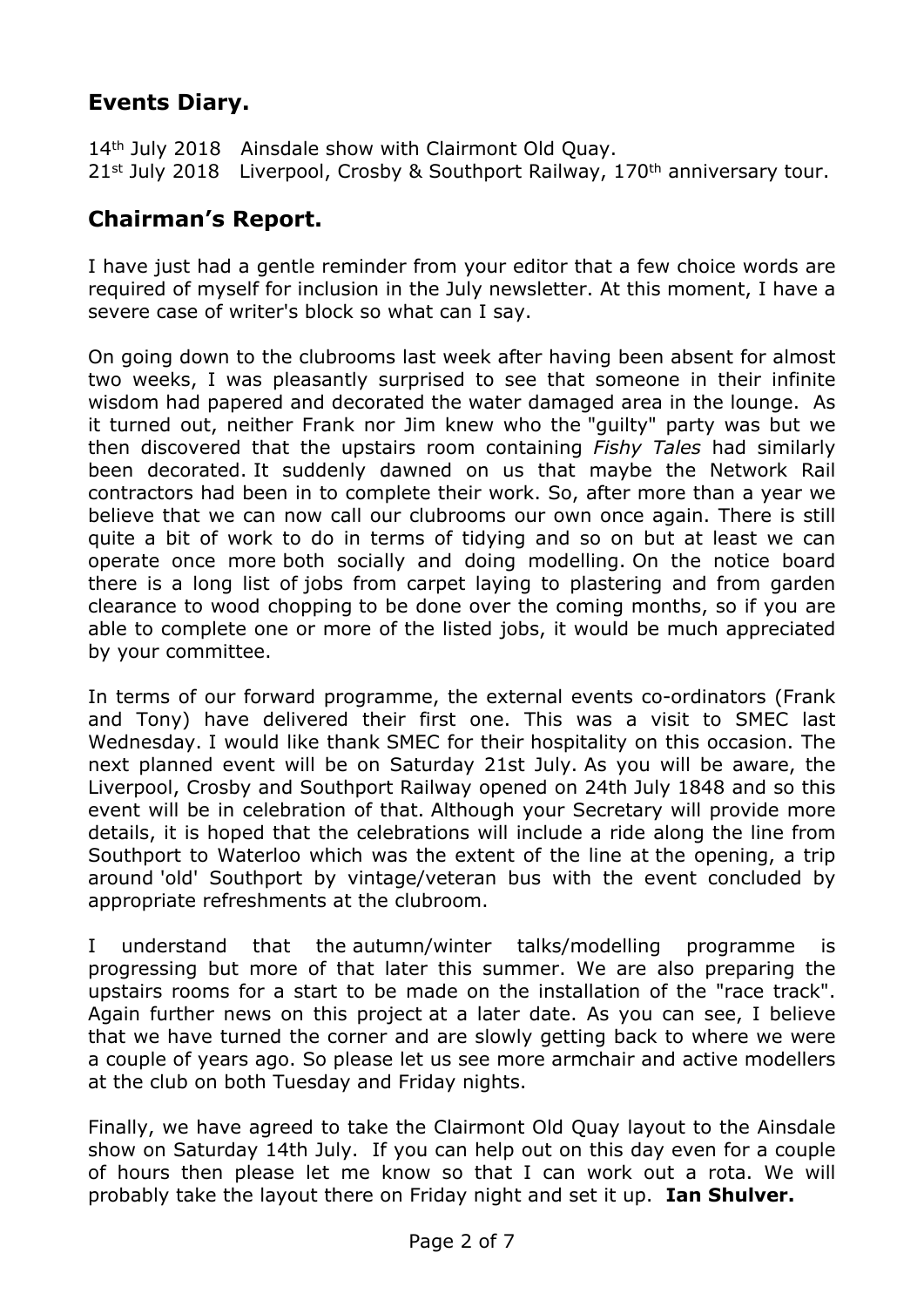# **Secretary's Report.**

No report submitted.

### **Treasurer's Report.**

No report submitted.

### **Exhibition Coordinator's Report.**

No report submitted.

### **Tours & Events Organiser's Report.**

No events submitted.

### **Contributions from Members.**

#### **Paint a backscene.**

Some time ago Hilary gave us a practical demonstration of painting backscenes at one of our monthly talks and was well received. However, I suspect that most of you (including myself) have now forgotten the details of the technique that she showed. The article below was found in "British Railway Modelling Express", the electronic version of BRM. It was written by David Wight to whom acknowledgment is made. As far as I can recall the technique is very similar that employed by Hilary, although I think the colours she used were a little more vibrant.

For this project, the concept from the start was to try and capture part of the Derbyshire landscape, with a model railway fitting into the setting. The plan therefore was to model most of the landscape first, and this included planning the back scene. I have seen so many model railways, where this principle has not been thought through. Most seem to try and fit as much track into the space available, and leaving the scenery and back scene as an afterthought. This will only result in an unconvincing looking layout, fitting a little scenery where space permits, perhaps with plain blue or grey backscene boards or no backscene at all.

In my opinion, photographic back scenes can be repetitive and might not be authentic to the location you are trying to model. Many modellers still use them in order to provide an instant back scene. Those same modellers might cry out 'I am no artist' when painting a back scene is suggested. I'd say give it a go, as you never know until you try! You don't have to be a master artist. If you use the materials and techniques explained here, reasonable results can be achieved without too much artistic ability or effort.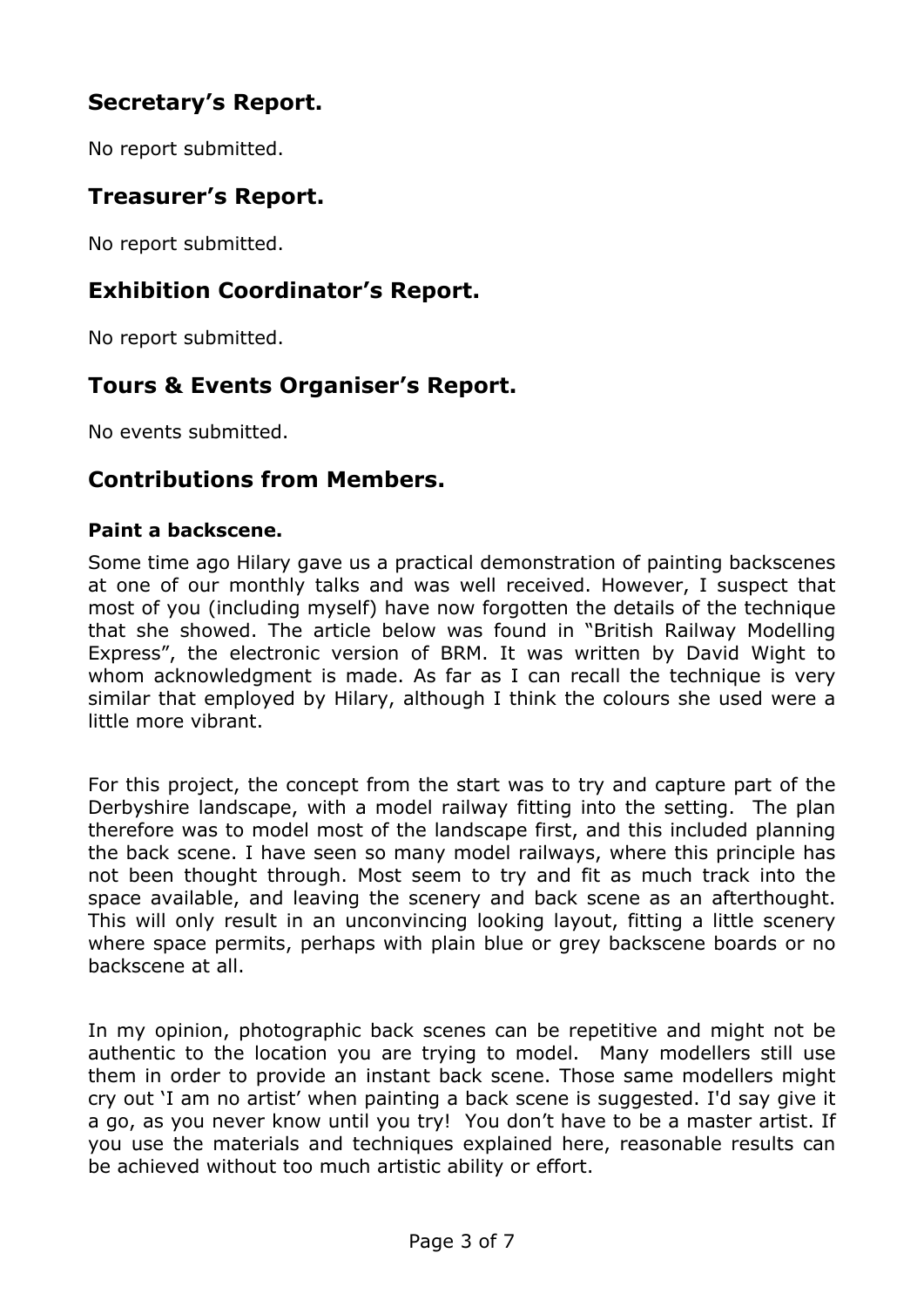#### **SELECTING MATERIALS**

The rough side of hardboard was chosen for the back scene boards. Boards were given two coats of white primer paint before any artwork was applied. This was brushed on allowing the paint to fill the slight gaps where the boards fitted together.

#### **THE SKYSCAPE**

The sky was painted next. I used an acrylic car spray as a medium. I had plenty of photographic references to hand and selected a sky with medium amount of cloud cover.

It is important to apply the colours from dark to light, the darkest colour used here being mauve or grey. This replicates the shadow as seen from below creating the underside of the





cloud formation. The levels of the clouds can be formed by holding a piece of card slightly away from the boards and spraying the paint over the straight top edge.

The next colour to apply is the sky blue. This is sprayed moderately in areas where a break in the clouds has allowed the blue sky to be revealed. After this you will need to concentrate on creating the bulk of the clouds. The best and simplest way to give a convincing effect is use *white primer* spray paint applied in short bursts, which gives the 'fluffy' build-up of the clouds. I advise practicing this first to control the amount of spray emitted.

The final colour to apply is a light cream or ivory. This needs to be sprayed in short bursts too, but this time only to the upper edges of the clouds. If executed correctly, it gives the pleasing effect of the sunlight catching the tops of the clouds.

The sky took up two thirds of the boards for the 'Peak Dale' model. If I was modelling a flatter landscape, the sky would need to be extended to the bottom of the boards.

#### **THE SKYLINE**

The skyline was brushed on using a mix of acrylic paint. I needed to make a mix to represent the landscape in the far distance, which appeared to be a bluish mauve shade. By mixing Cobalt Blue and Mauve together with a little Paynes Grey and Titanium White a reasonable colour representation was achieved.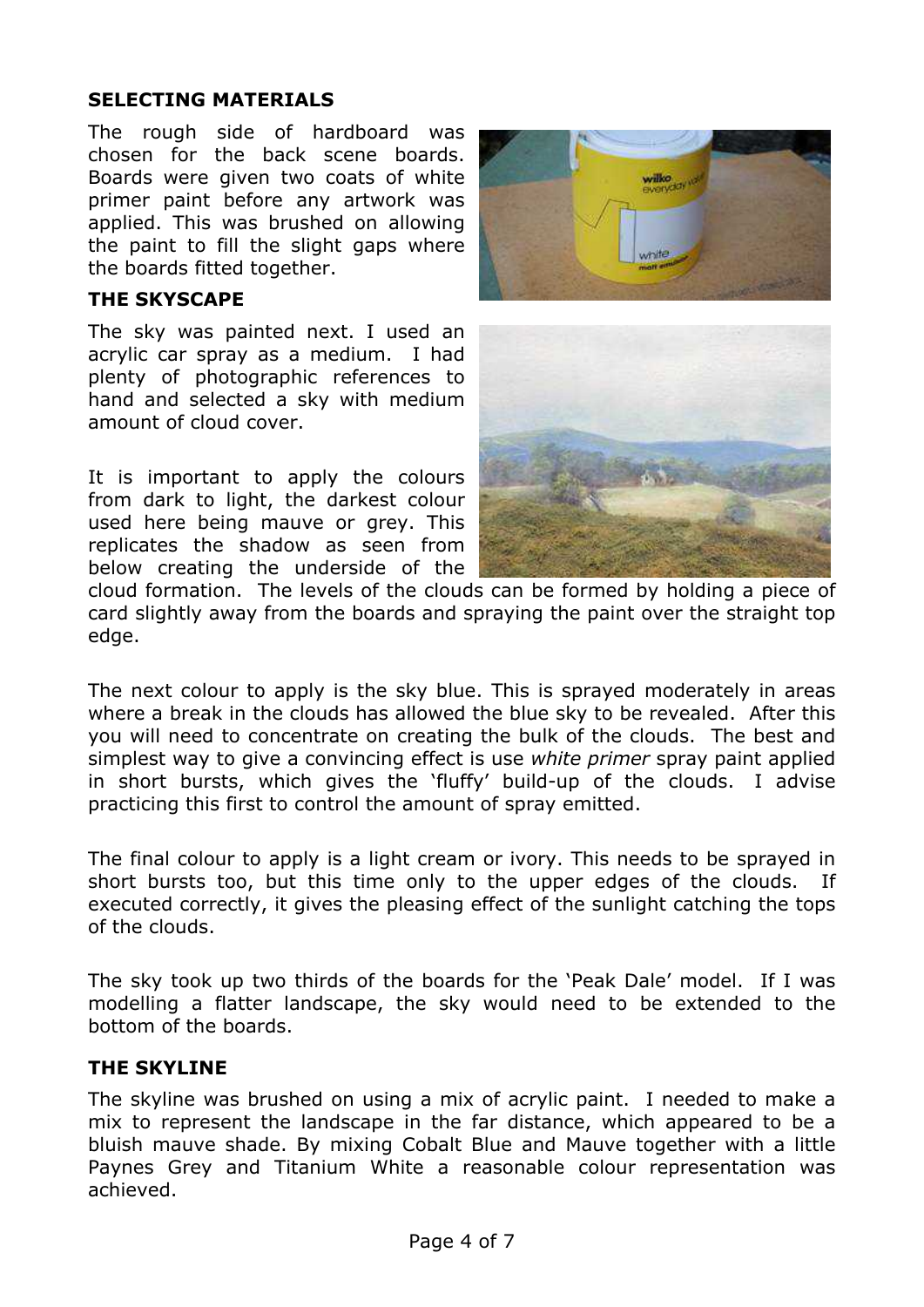

I used a large filbert brush, following the contours of the distant landscape. The textured surface of the hardboard instantly gave a soft edge to the skyline, resulting in the illusion of distance. With the skyline defined, the same colour was brushed right down to the bottom of the boards.

Groups of trees were also seen on the skyline, especially those topping the hills. These were simply added by using a well-worn quarter inch filbert brush.

By using a stipple action with the brush loaded with the same colour mix, instant trees were created along the skyline.

#### **THE MID-GROUND**

The mid-ground creates a second layer to the back scene. A base colour was mixed using the same mix as the skyline but, with more Payne's Grey added to darken the colour. This should be brushed right down to the bottom edge of the boards. Single trees and groups of trees forming the woodland can be painted in using the same techniques as before.



The trees in the mid-ground require a highlight on one side to represent the foliage. For the highlighting, I switch from acrylic to oil paint, using a mix made up from Sap Green, Yellow Ochre and Titanium White. This pale green shade is added using a filbert brush in a stippling fashion. Try to be subtle, as all colours diminish at this distance and we don't want anything to distract the viewer's attention away from the model in front of it.

The mid-ground zone also requires highlights on the fields using the same colours as those used to highlight the trees and other vegetation, although using brush strokes rather than stippling. Buildings were also added in, such as field barns and other farm buildings. All the structures were painted in oils using a flat or chisel brush with dark shades of grey through to white highlights. Details, such as windows and doors were painted dark grey with a small one-stroke brush.

#### **THE FOREGROUND**

The last layer is the foreground. This uses the same techniques as before, but with more Paynes Grey added to make the base colour darker. The highlights applied to the foliage and buildings appearing in the foreground needs to be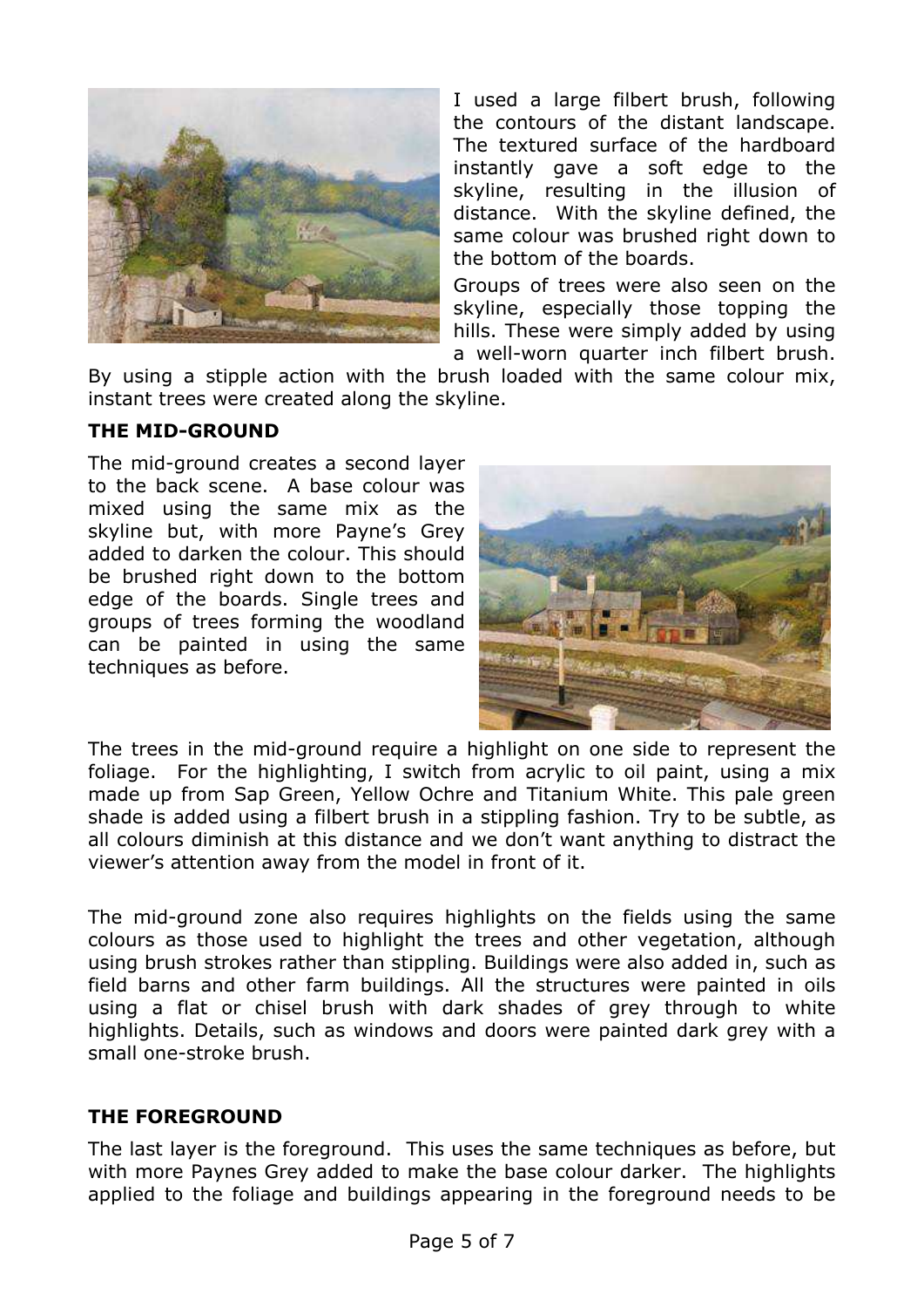

slightly brighter than the mid-ground. The foreground also features a quarry face. This was painted using a half inch angled flat brush, putting in the dark shaded areas first and through to the white highlights seen on the face of the cut limestone.

This concludes how this back scene was painted. Our hobby always gives us the opportunity to try our hands at something challenging, and painting the back scene is no different. Hopefully I

have given you some guidance towards creating your own work of art that will enhance your model railway and something you can be proud of. **Ian Shulver.**

# **Jails on Rails.**

With virtually all passenger trains, the passengers having once purchased a ticket then board the train voluntarily. There is an exception to this however. As an alternative to the road based transportation system as used in the UK provided by the likes of private company G4S, in Italy incarcerated felons may also be transported by train, hence the Jails on Rails title.



In Italy on the Ferrovia dello Stato or Italian State Railways network, special vehicles have been provided for the transportation of such previously mentioned convicts. There are two main types of railway mobile prison vehicles employed, locomotive hauled bogie carriages and self propelled diesel railcars.